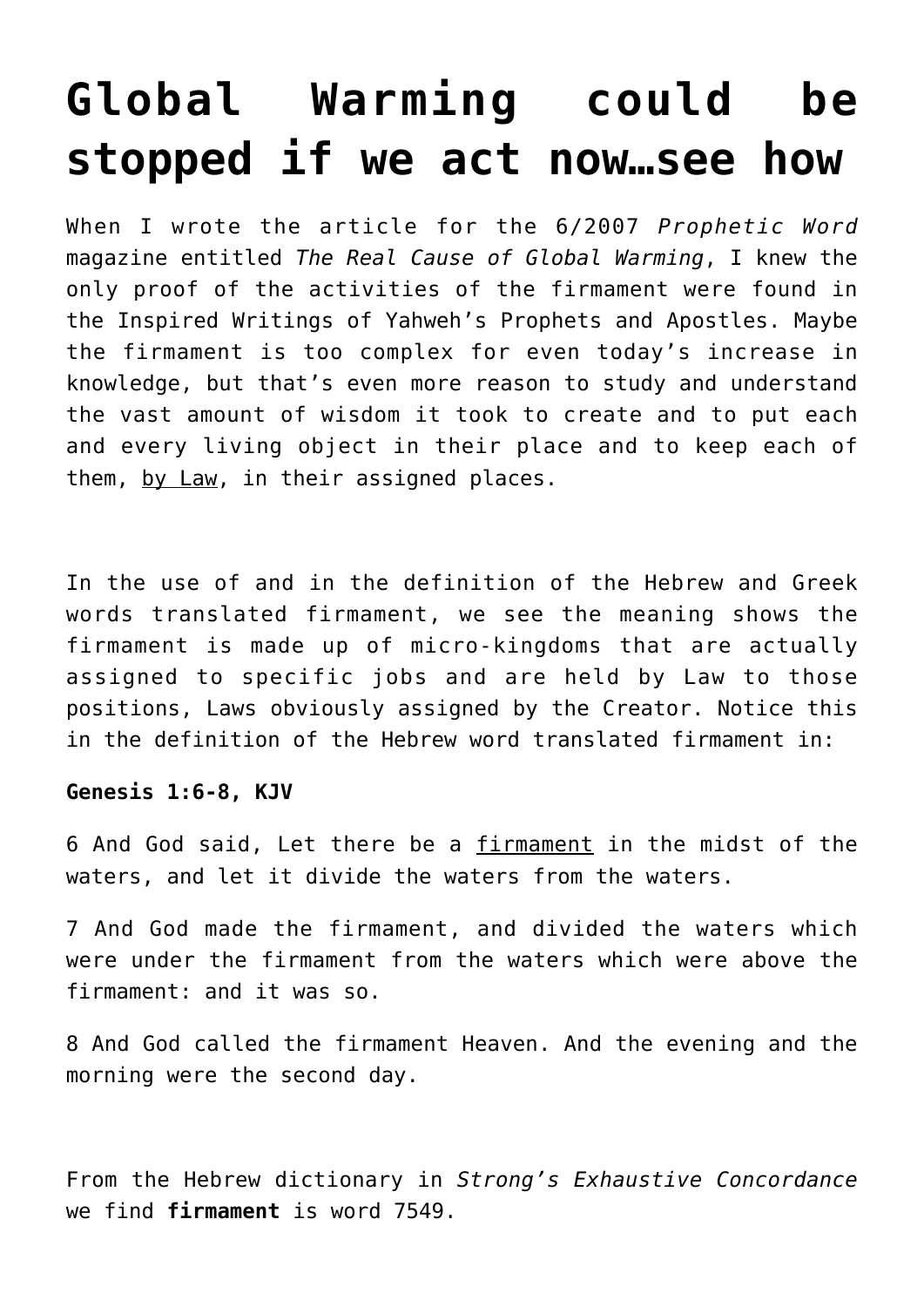7549. (17x) râqîya', raw-kee'-ah; from 7554; prop. an expanse, i.e. the fir-

mament or (appar.) visible arch of the sky:firmament (17x).

(1) Ragiya means that which is fixed and steadfast, rather than that which is solid. (1a) The application to the heavenly bodies is simple and beautiful: (1b) they are not fickle and uncertain in their movements, but are regulated by a law that they cannot pass over. (2) It comes from raga (7554) which means spread out. The firmament, then is that which is spread or stretched out-hence an expanse. Thus it is extended and fixed, or fixed space. (3) The interplanetary spaces are measured out by (Yahweh) and though the stars are ever moving, they generally preserve fixed relative positions; their movements are not erratic, not in straight lines, but in orbits, and thus, though ever changing, they are always the same. See: TWOT-2217a; BDB-956a.

We know from present scientific discoveries that the firmament is made up of kingdoms of microorganisms. Starting at earth level, even below earth level, we know that kingdoms of different microorganisms are assigned work. Kingdom with kingdom assist each other to bring forth food for mankind. We know that without them doing their jobs, vegetation would not grow. Trees would not bear fruit. In fact, there would be no trees, period. The same is true in the seas. All life in the seas would quickly die if these different kingdoms of microorganisms stopped doing their jobs.

In the same way and by these same kingdoms, your body receives its life giving elements. Your body is made up of about 30 trillion different kingdoms. If one of these kingdoms is attacked by a virus and the immune system, another kingdom of microorganisms, is unable to defend the working kingdom under attack, your body suffers from what is referred to as sickness and disease.

**The Firmament**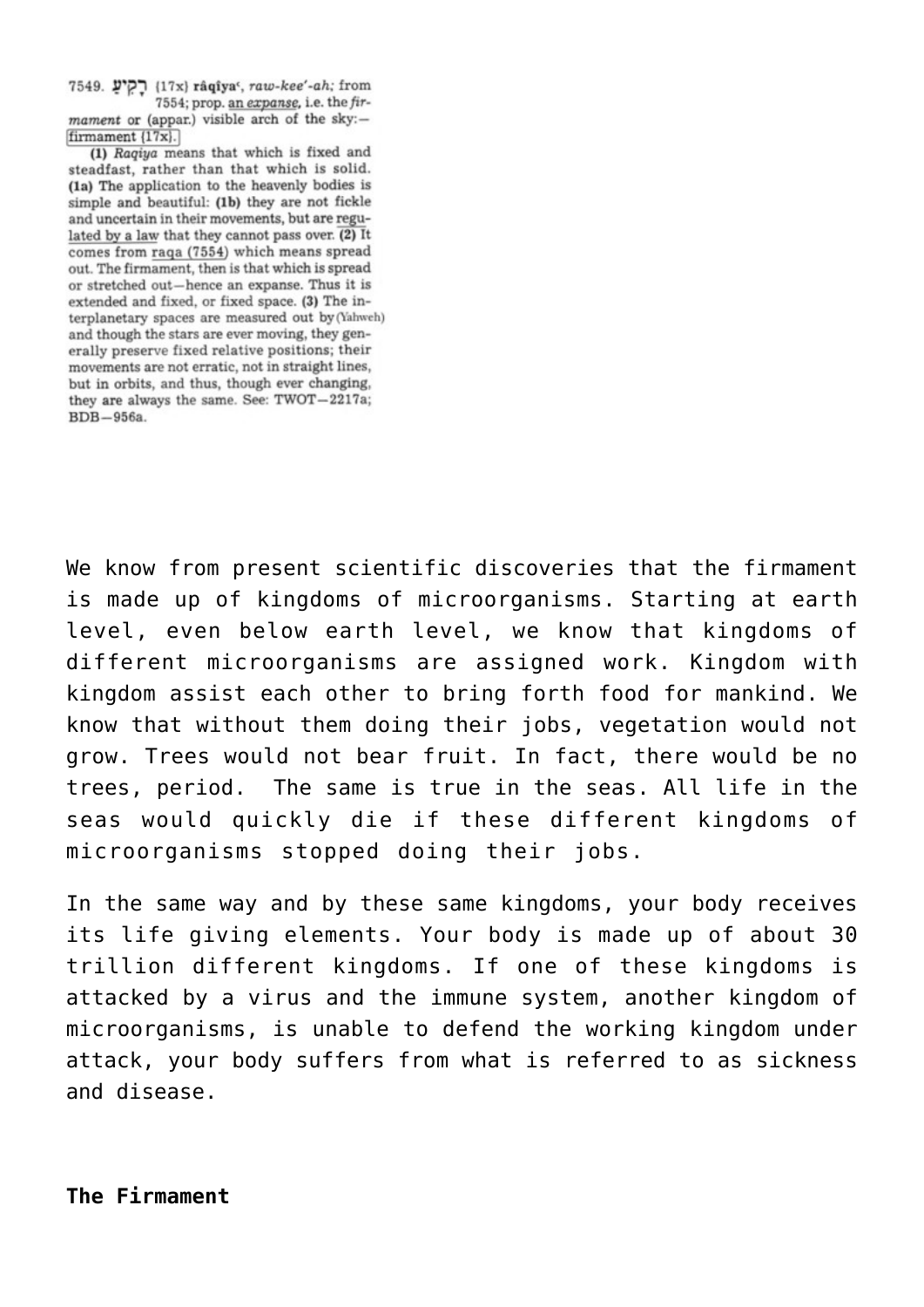Mankind works at tilling the earth and planting seeds, from which come forth food for man. Mankind must guard and keep the process of seed and harvest so that they do not deteriorate or go lax, which would cause mankind to lack in harvest and food for the winter. However, if the kingdoms of microorganisms are sick and can't do their job of making food grow, all the labor of mankind would not be able to produce even one apple or potato. That's how much we are dependant upon the firmament.

Firmament? Remember, the firmament is made up of trillions of micro-kingdoms regulated by Law to provide many services for mankind, even to adjust themselves. Speaking of, the microkingdoms adjust themselves to allow just the right amount of the sun's rays to reach earth for man.

Microorganisms are live beings

Microorganisms live or exist throughout all of creation. They have personalities. They eat. They produce offspring; yes, they multiply. They even enjoy doing the jobs assigned to them by Law.

It is estimated that it takes around 30 trillion different micro-kingdoms to keep your body running properly. If one micro-kingdom is made sick from defiled food, water, air, or STDs; yes, STDs, it affects every organ in your body. The micro-kingdoms assigned to work in the firmament are made up of the same micro-kingdoms that manage your body. They are assigned to manage the firmament in much the same way.

It should be understood that these micro-kingdoms of the earth, water and air and are being attacked by the same bacteria, viruses, etc. that attack the micro-kingdoms in your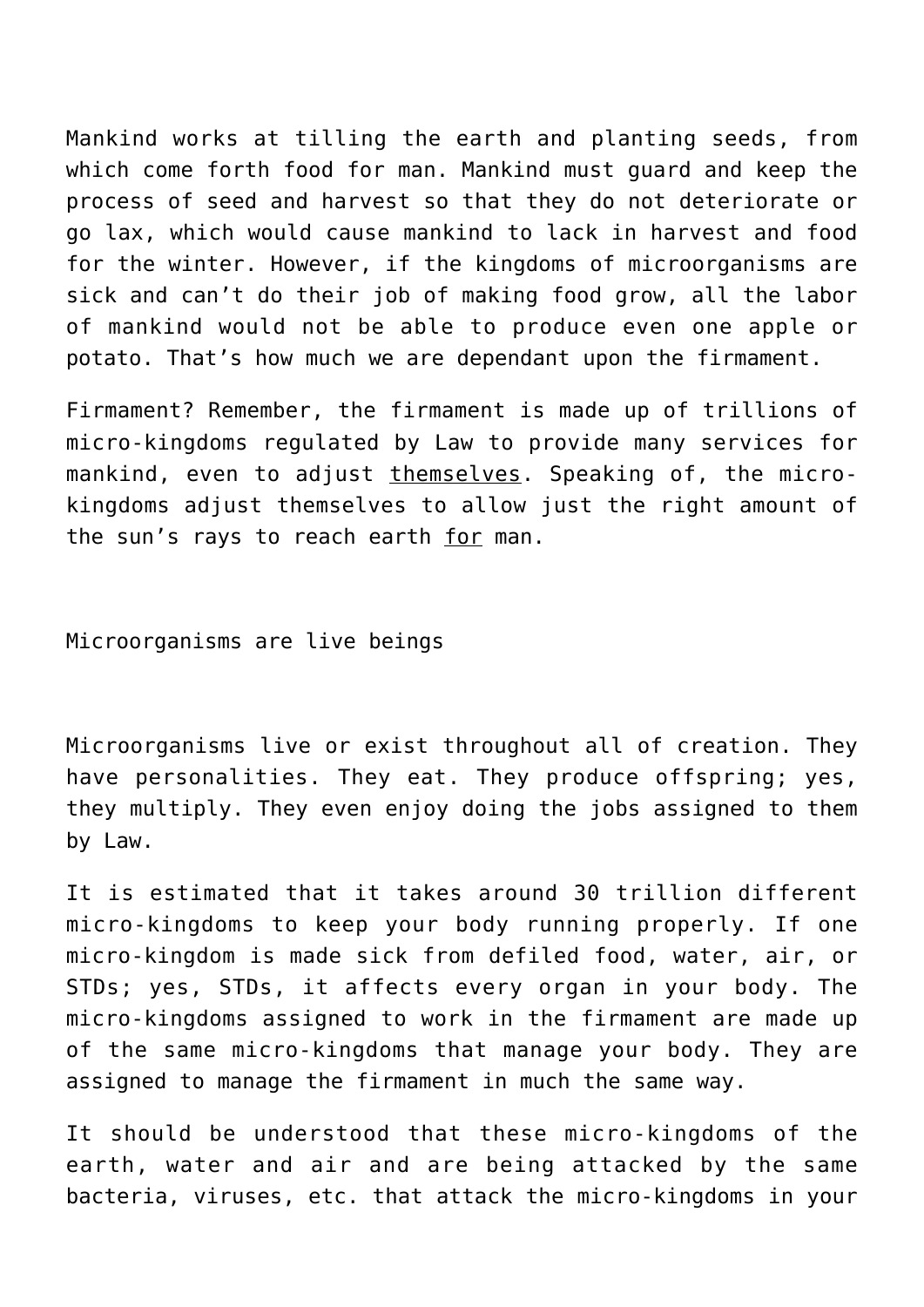body. It should also be understood that our earth, water, and air–the firmament–are suffering damage, as are our bodies. We treat the symptoms of our bodies, but is there a way to treat the firmament?

Newly discovered micro-kingdoms of viruses and bacteria in the air, water, food supply, and animals

### **Twelve new viruses fished from world's oceans**

Scoop a cup of water out of the Atlantic Ocean, the Pacific Ocean, or any sea in between and you're sure to get more than just salty water. The sample will be teeming with algae, bacteria, and millions of viruses. Most of the viruses are phages, they infect bacteria and control how the bacteria grow and interact with their surroundings, making them a key player in the ocean's nutrient cycles.

Now, scientists report…the discovery of twelve new genera of ocean-dwelling phages. The new phages were found in both deep and surface waters, both shoreline and open oceans.

There's no single gene that all viruses share, which makes it difficult to isolate all the viruses from a seawater sample.

"When we normally talk about viral groups, they share at least half their genomes with each other," says Sullivan. "But these viral genomes share less than three percent of their genomes with known viruses."

firstlook.pnas.org

# **Mysterious New Interspecies Disease Hits Dog Kennels**

Startling reports of a new deadly virus infecting dogs have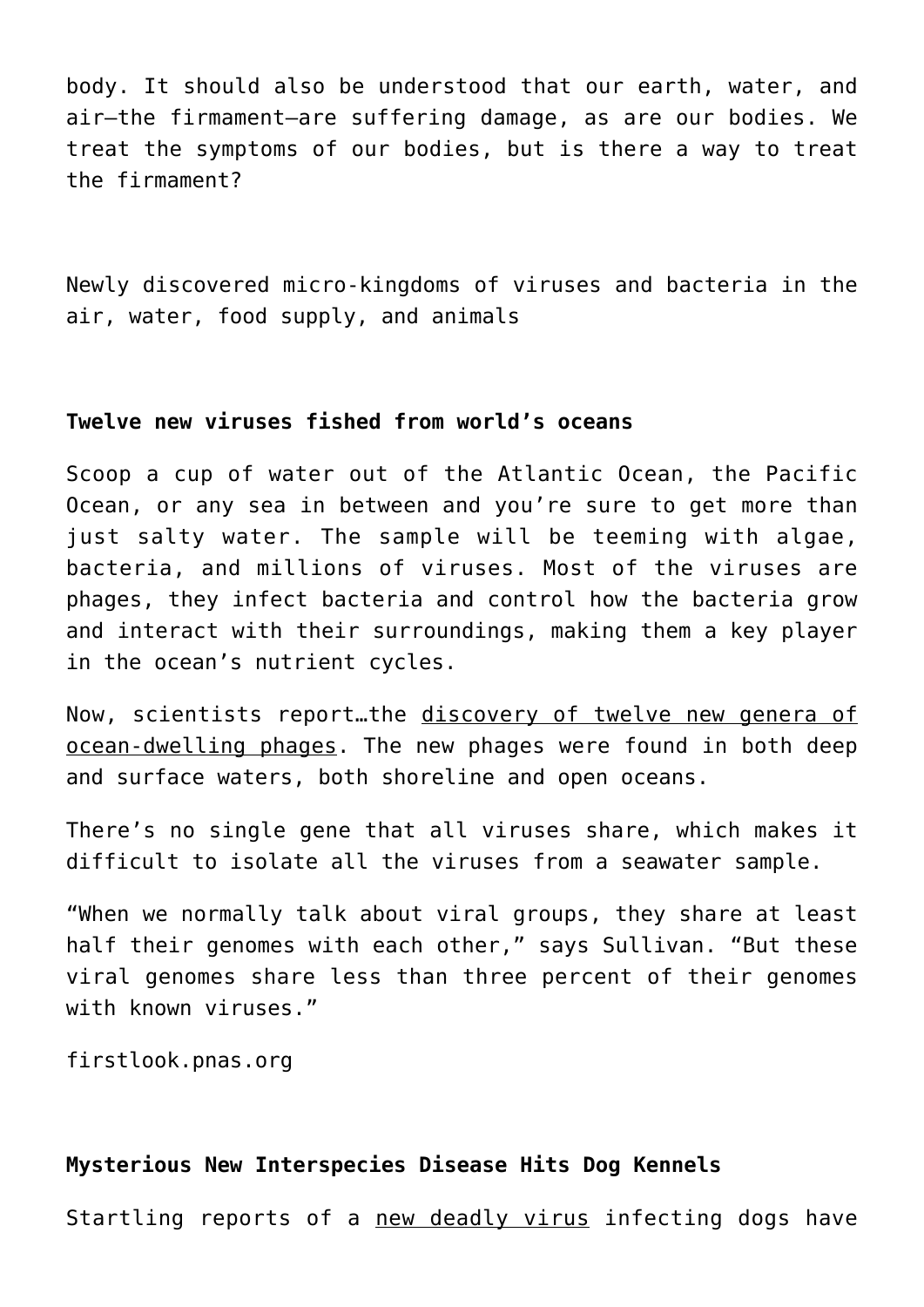arisen in the media in the past month. It's said to be highly contagious for dogs and can kill them in just a few days. Currently there's no viable veterinary treatment available, because no one even knows entirely what this is yet or how it spreads.

For now, it is being labeled in dogs as circovirus, which is actually a name to describe the largely unknown small viruses seen in other species.

Veterinarians have known it to affect pigs – wiping out a hog farm in a week.

naturalblaze.com

#### **New bacteria species in purple mat in cave**

In a hot, steamy lava cave on the Kilauea Caldera in Hawaii, microbiologists collecting samples from a dripping purple mat on the cave floor have found a new species…

The purple mat was a type of biofilm, which is when microbes congregate together into one sticky mass.

This cave's biofilm was different. The main species of this film was one not seen before…

allvoices.com

# **A New Virus is Attacking North America's Wild Turkey Populations**

…wildlife biologists are trying to connect the dots on a virus that has started to infect North America's wild turkey population.

earthisland.org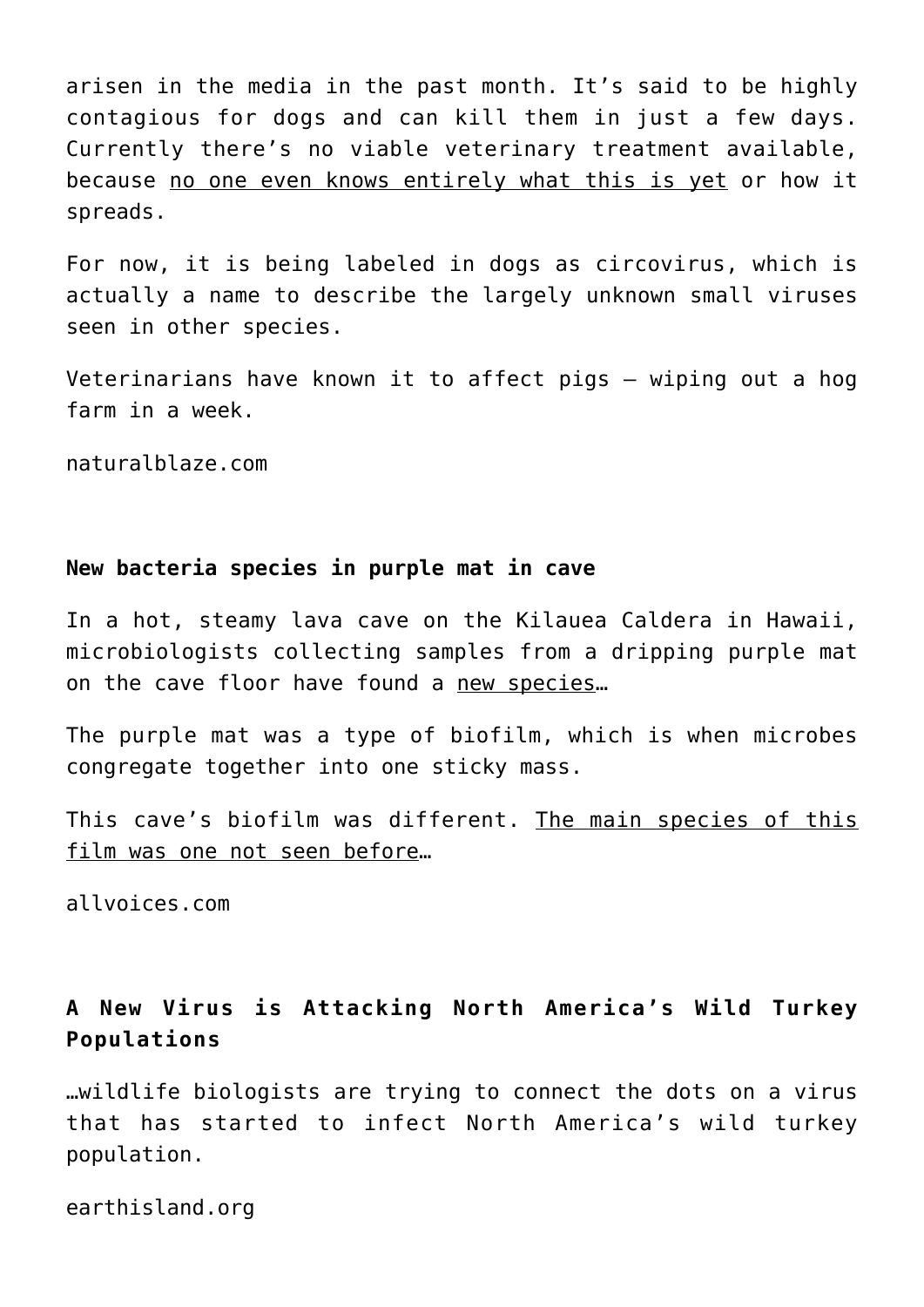We live in a very strange world today. It's filled with sickness and disease that is lurking in every store and on every item in the stores. Yes, it is that bad. There has never been a time like this generation in history. It's a time period that all of Yahweh's Prophets spoke and wrote about. They prophesied of unheard of weather patterns. The earth, seas, and even the heavens (firmament) will get so bad in this present generation, that watching these events will cause mans' hearts to fail them.

#### **Luke 21:25-26, KJV**

25 And there shall be signs in the sun, and in the moon, and in the stars; and upon the earth distress of nations, with perplexity; the sea and the waves roaring;

26 Men's hearts failing them for fear, and for looking after those things which are coming on the earth: for the powers of heaven shall be shaken.

The Prophets also spoke of an increase in sickness and disease that has never been matched in history. We know that sexually transmitted diseases (STDs) are being created, mutated and spread like never before, because mankind's morals have dropped to an all-time low in this generation. We also know that some of these STDs are capable of raping other microorganisms. In fact, the firmament that controls mans' world is being attacked.

# **Viruses Are as Simple as They Are 'Smart'**

Nov. 25, 2013 — Viruses are as simple as they are "smart": too elementary to be able to reproduce by themselves, they exploit the reproductive "machinery" of cells, by inserting pieces of their own DNA so that it is transcribed by the host cell. To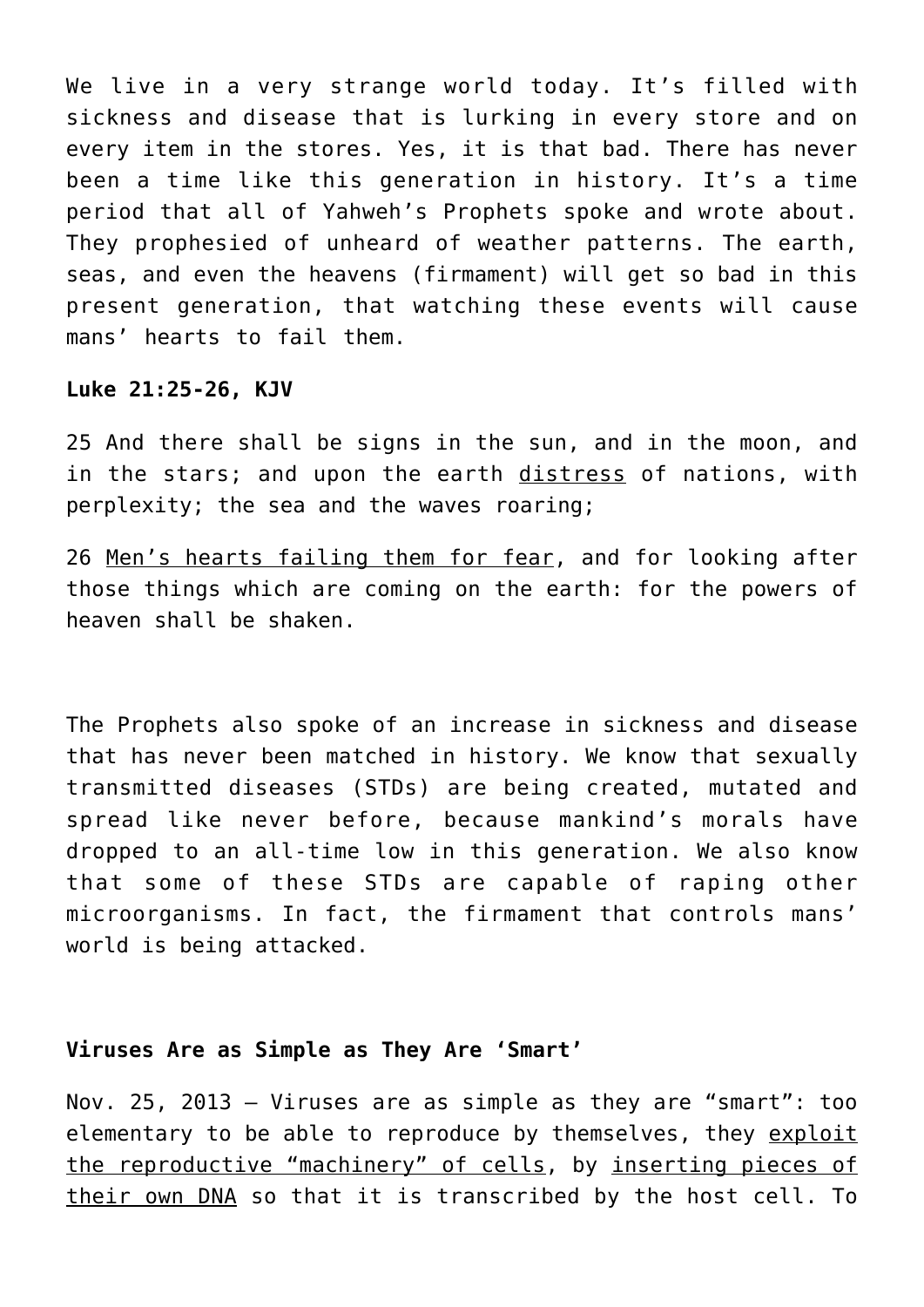do this, they first have to inject their own genetic material into the cells they infect. An international team of researchers, including Cristian Micheletti from SISSA (the International School for Advanced Studies in Trieste), has studied how this occurs and how long it takes for this process to be completed.

sciencedaily.com

#### **Notes on the virus, pirate of the cell**

Viruses are custom designed to invade archaea, bacteria, animals and everything in between. In humans they are responsible for the common cold, chicken pox, influenza, polio and a host of sexually transmitted diseases like genital warts, HIV, herpes, and plenty others.

They are made of genetic material (single stranded or double stranded DNA or RNA) wrapped up in proteins. On their own, a virus can't replicate themselves, they don't have the machinery, the energy, or the building blocks. They get around this by sneaking into a cell and holding it at ransom, forcing it to make more and more viruses until they break the cell apart or sneak out one by one to infect other cells. Instead of a lust for gold, viruses have a lust for machinery and energy. They will board, hijack, rape, ravage and destroy to get what they want.

aschoonerofscience.com

We know that a sick micro-kingdom makes for a sick being. It should not be too hard to understand that sickening the microkingdoms with floating micro-STDs will indeed disrupt the performance of these kingdoms in the firmament and cause unusual performance in these micro-kingdoms, such as we see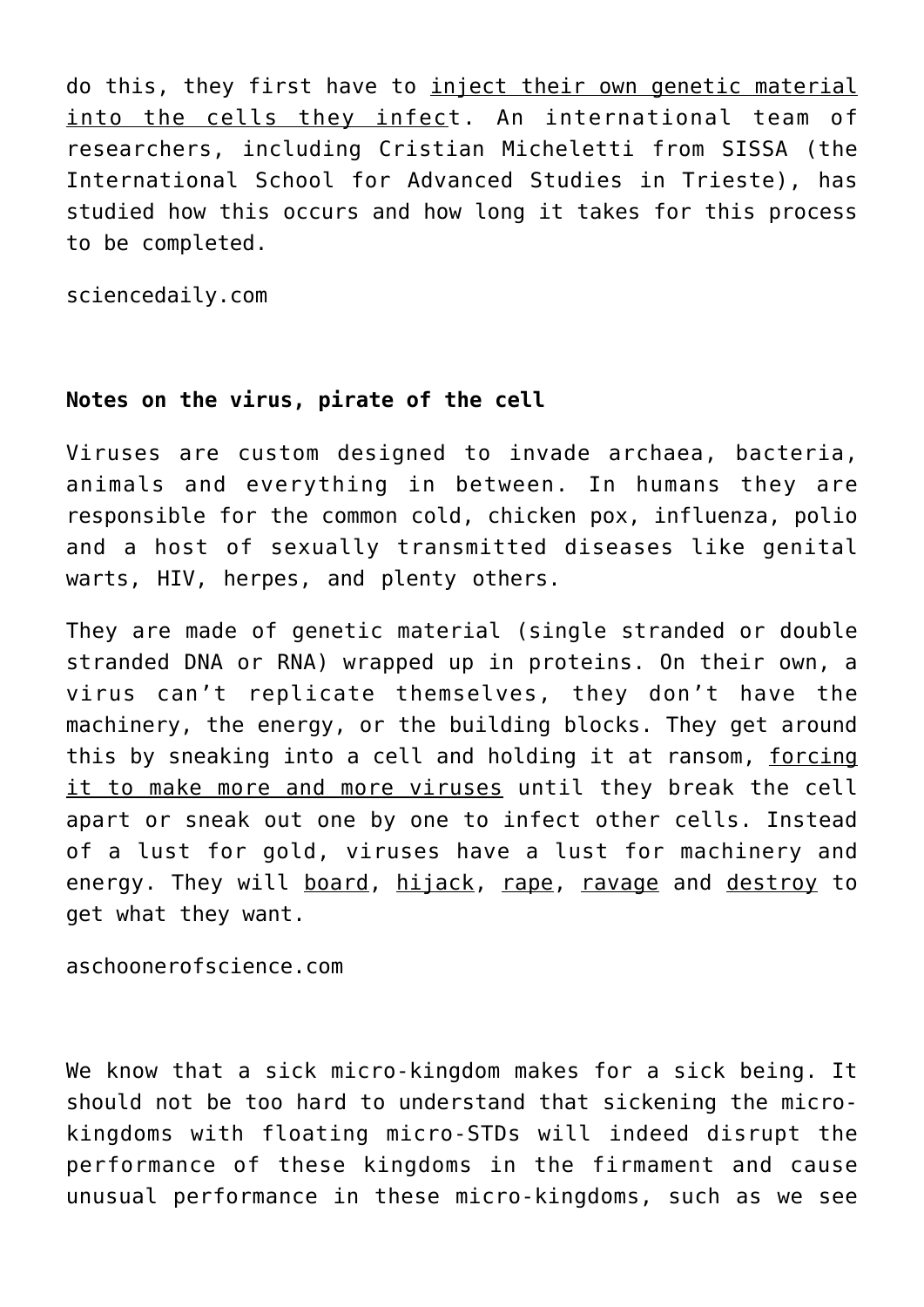taking place in the weather patterns—temperature fluctuations, hurricanes, massive tornadoes and typhoons—as well as the death of whole hives of bees, schools of fish, herds of cattle, flocks of birds, and even starfish.

**NBC News: "Grisly disease decimating starfish populations… from Orange County to Alaska" — Scientists: Alarm as they began eating each other, then melting away — Similar problem on East Coast observed since 2011 — Now spreading at "scary" rate**

[NBC News](http://www.nbcnews.com/science/whats-eating-starfish-mystery-rot-threatens-populations-both-coasts-8C11481794), Oct. 28, 2013 (*Emphasis Added*): A grisly disease is decimating starfish populations on both North American coasts. From Orange County to Alaska, and along the rocky shores of New England, leggy echinoderms are shedding their limbs and "melting" away. […] on the East Coast, this year's dying is a second chapter to a die off that started in 2010 […] "**A year after that** we started seeing animals that have been exhibiting this 'wasting disease.' It appears to have [been] developing over the past few years," Gary Wessel, a professor at Brown University who is investigating the disease, told NBC News. [...] What's different this year is the speed at which the mystery ailment is zipping through starfish populations, leaving tattered limbs and spilled guts in its wake. […] "The spread — that's a little bit scary for me," Wessel said.

enenews.com

**Yahweh's Prophets**

Yahweh's Prophets, who successfully foretold all of these events for this generation only, should be given credit. We should also believe in their future success of foretelling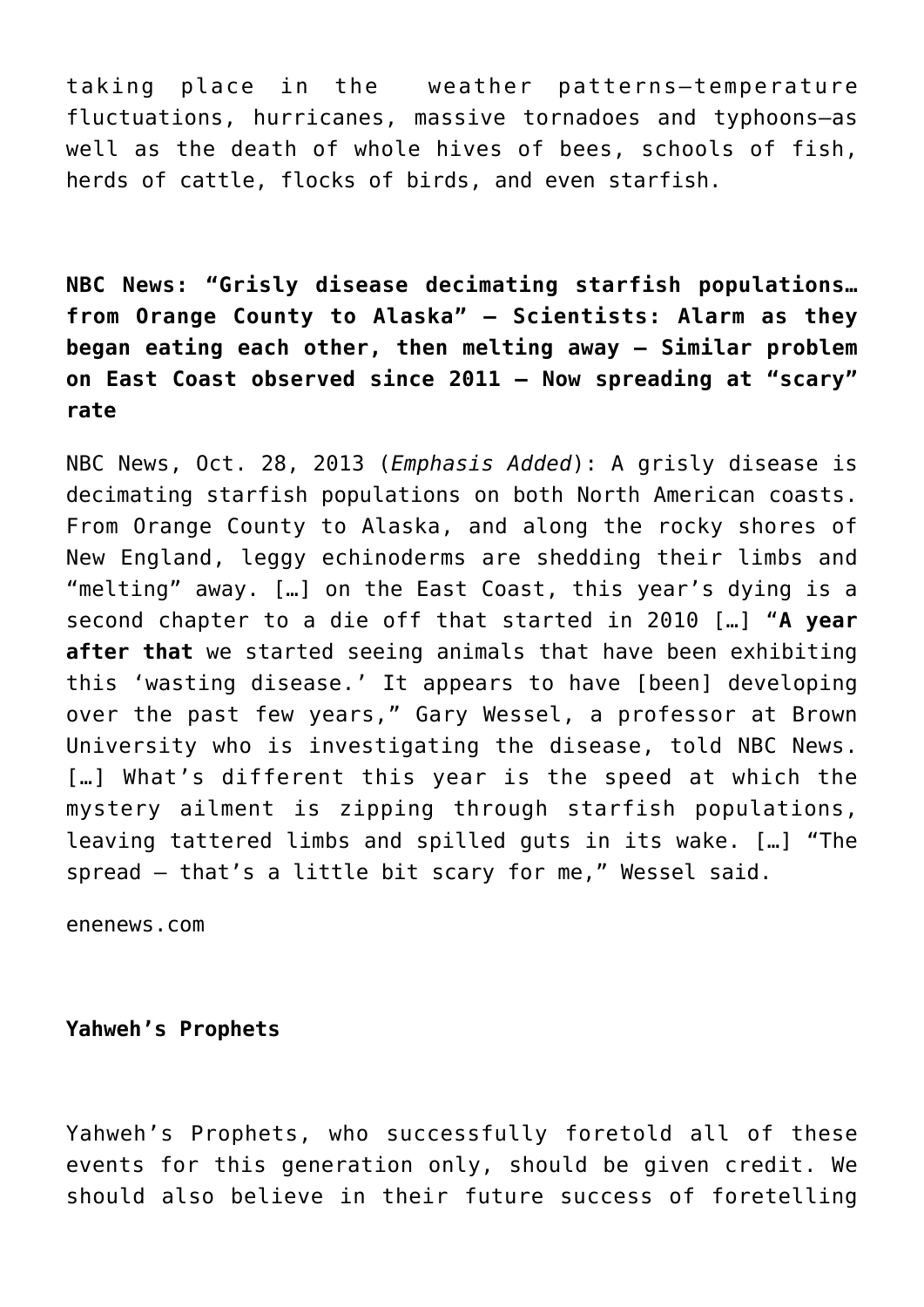what the cause is and where and how it will end. As for the end of these, Yahweh's Prophets and Yahshua Messiah show seven last great plagues that will be covered in another article, soon to be released upon all the world in order to set Yahweh's two billion people free from the clutches catholic church.

As for the cause, it is shown to be the breaking of regulatory Laws that govern the actions of mankind. When these Laws are broken by mankind, the result is the springing forth of destructive microorganisms that are as deadly and disruptive as a nuclear bomb. These destructive microorganisms today are called everything from sickness and disease to "unnatural" weather patterns.

What is described throughout the Scriptures is described in a nutshell by the Prophet Isayah in:

#### **Isayah 24:1-6, 18-20**

1 Before Yahweh's very Eyes, the earth is made empty and it is made waste; the face of it is perverted and its inhabitants scattered abroad;

2 And it will be: as with the people, so with the priest; as with the servant, so with his owner; as with the maid, so with her mistress; as with the buyer, so with the seller; as with the lender, so with the borrower; as with him who takes usury, so with him who gives usury to him:

3 The land will be utterly emptied and utterly plundered, for it has come to pass that this Judgment has been pronounced.

4 The earth mourns and fades away, the world mourns and fades away, and the haughty people of the earth languish.

5 The earth also is defiled under the inhabitants of it, because they have transgressed the Laws, changed the Ordinance, and broken the Everlasting Covenant.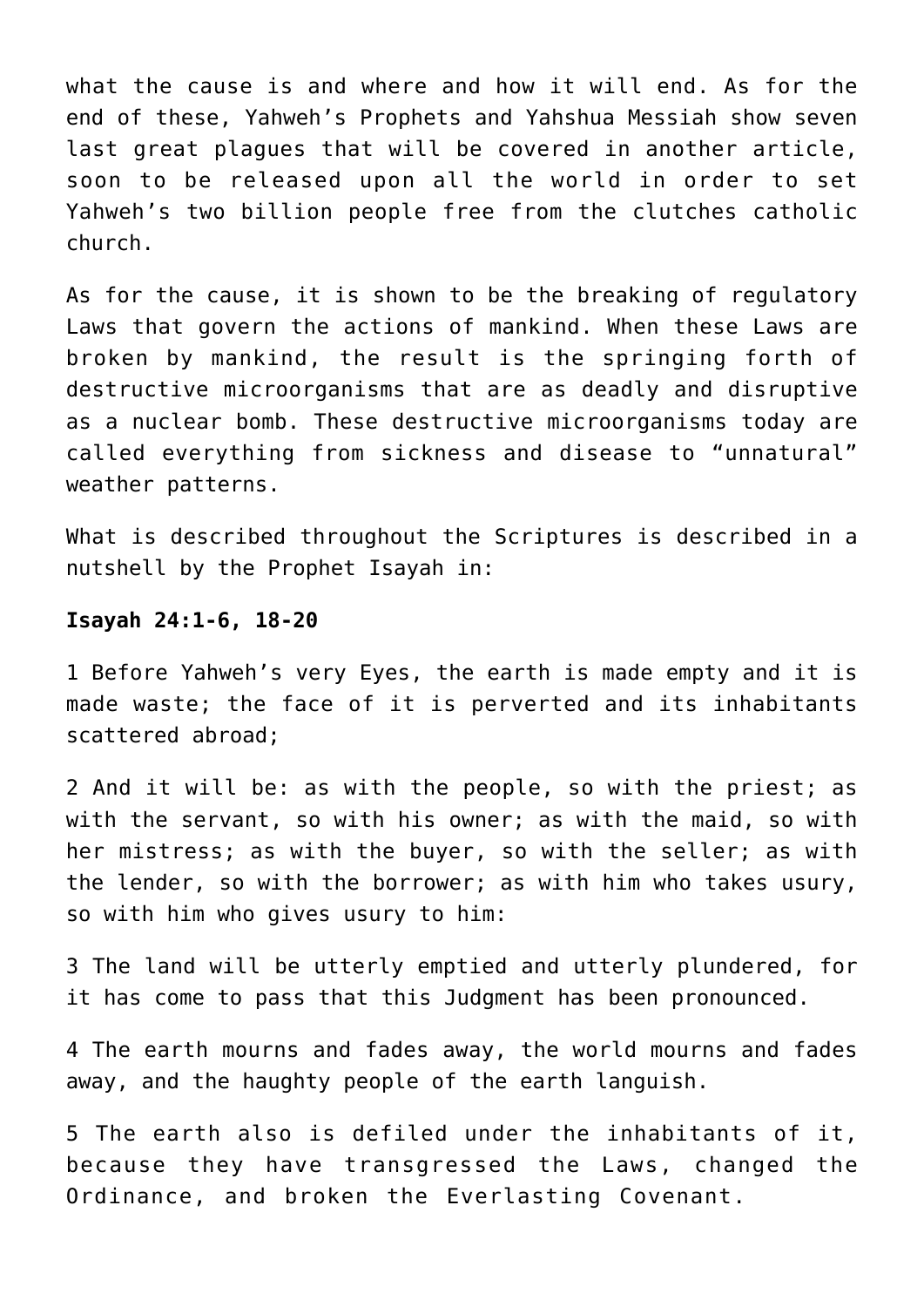6 Because of this, the curse has devoured the earth, and they who dwell therein are desolate; therefore, the inhabitants of the earth are burned, and few men left.

18 And it will come to pass, that he who flees from the noise of the fear will fall into the pit; and he who comes up from the midst of the pit will be caught in the snare; for the windows from on high are open, and the foundations of the earth are shaken.

19 The earth is utterly broken down, the earth is dissolved clean, the earth is shaken exceedingly.

20 The earth will reel to and fro like a drunkard, and will sway like a hut. The transgression in it will be heavy upon it; it will fall, and not rise again.

#### **The root cause is described as sin**

The Savior, Yahshua Messiah, spoke of this generation when we, alive on earth, would see the following:

#### **Mattithyah 24:21-22, 7, 29, 33-34**

21 For then will be Great Tribulation, such as has not come to pass since the beginning of the world to this time—no, nor ever will be.

22 And unless those days were shortened, there would no flesh be saved; but for the Elect's sake, those days will be shortened.

7 For nation will rise against nation, and kingdom against kingdom, and there will be famines, and pestilences; disease epidemics, and earthquakes; disasters, in place after place:

29 Immediately, but after the Great Tribulation of those days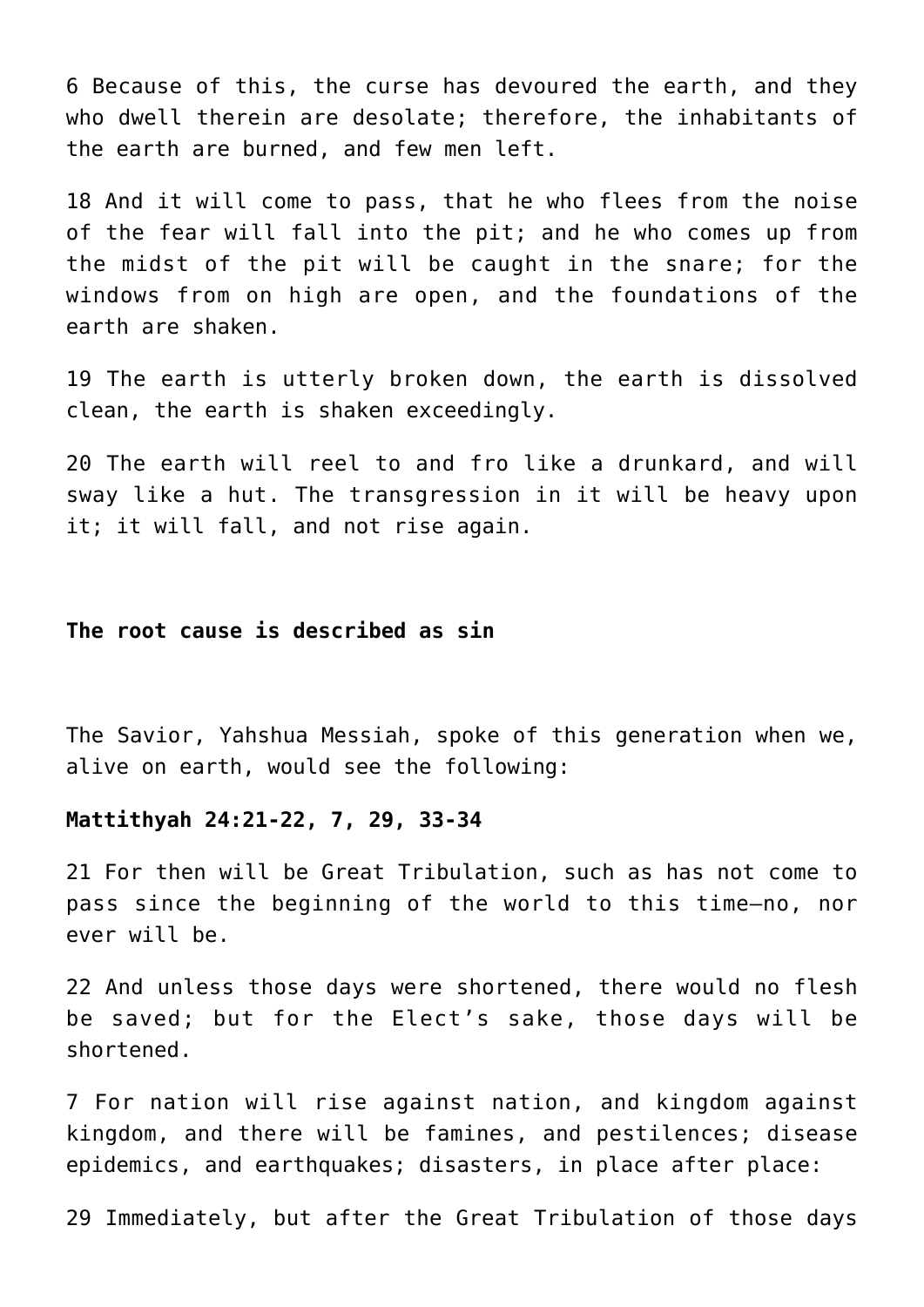will the sun be darkened, and the moon will not give her light, and the stars will fall from heaven, and the powers of the heavens will be shaken.

33 In the same way, when you see all these things, know that His coming and The End of the Ages are near, at the very door.

34 Truly I say to you: That generation will not pass away, until all these things are fulfilled.

Now notice the cause shown by the Savior.

#### **Mattithyah 24:12**

And because iniquitywill abound, the love of the many will grow cold.

The cause is the same as shown by the Prophet Isayah.

#### **Isayah 24:5**

The earth also is defiled under the inhabitants of it, because they have transgressed the Laws, changed the Ordinance, and broken the Everlasting Covenant.

Now notice Yahshua Messiah's Words in Luke. This is what we are seeing today.

#### **Luke 21:25**

And there will be signs in the sun, and in the moon, and in the stars; and on the earth, distress among nations in their perplexity at the roaring and surging of the sea: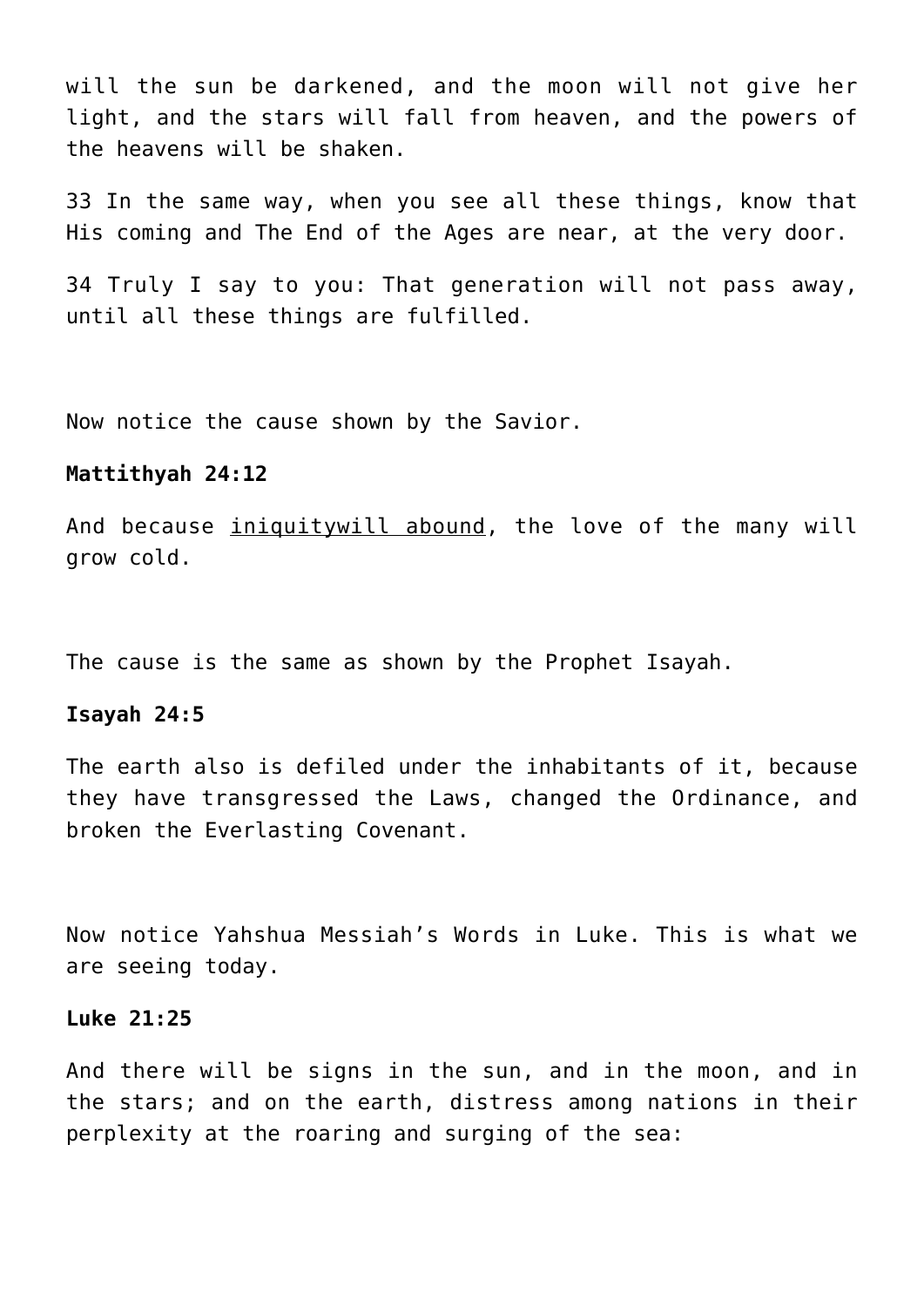Please remember their words and believe the Prophets of Father Yahweh.

#### **Luke 24:25**

Then He said to them: O fools, and slow of heart to believe all that the Prophets have spoken!

#### **Luke 21:25**

And there will be signs in the sun, and in the moon, and in the stars; and on the earth, distress among nations in their perplexity at the roaring and surging of the sea:

# **Believe the cause shown by the Prophets**

You have got to give the Prophets of Yahweh credit because everything they foretold for this generation, including the nuclear bombs that can darken the sun (**Mattithyah 24:29**) is here now, as anyone can see. So give them credit and believe the cause for what we see, and what we will yet see. The cause, as all the Prophets show, is sin—the breaking or transgression of Yahweh's Laws.

#### **I Yahchanan 3:4**

Whoever commits sin, transgresses also the Laws; for sin is the transgression of the Laws.

Scientists say, without any proof, that global warming and the strange weather patterns causing disasters are caused by burning fossil fuels and other materials. Please believe the Prophets. Burning these things is not sin. Sin is breaking Yahweh's Governing Laws. Sin is the cause of these growing plagues we see today. There are no Laws of Yahweh broken by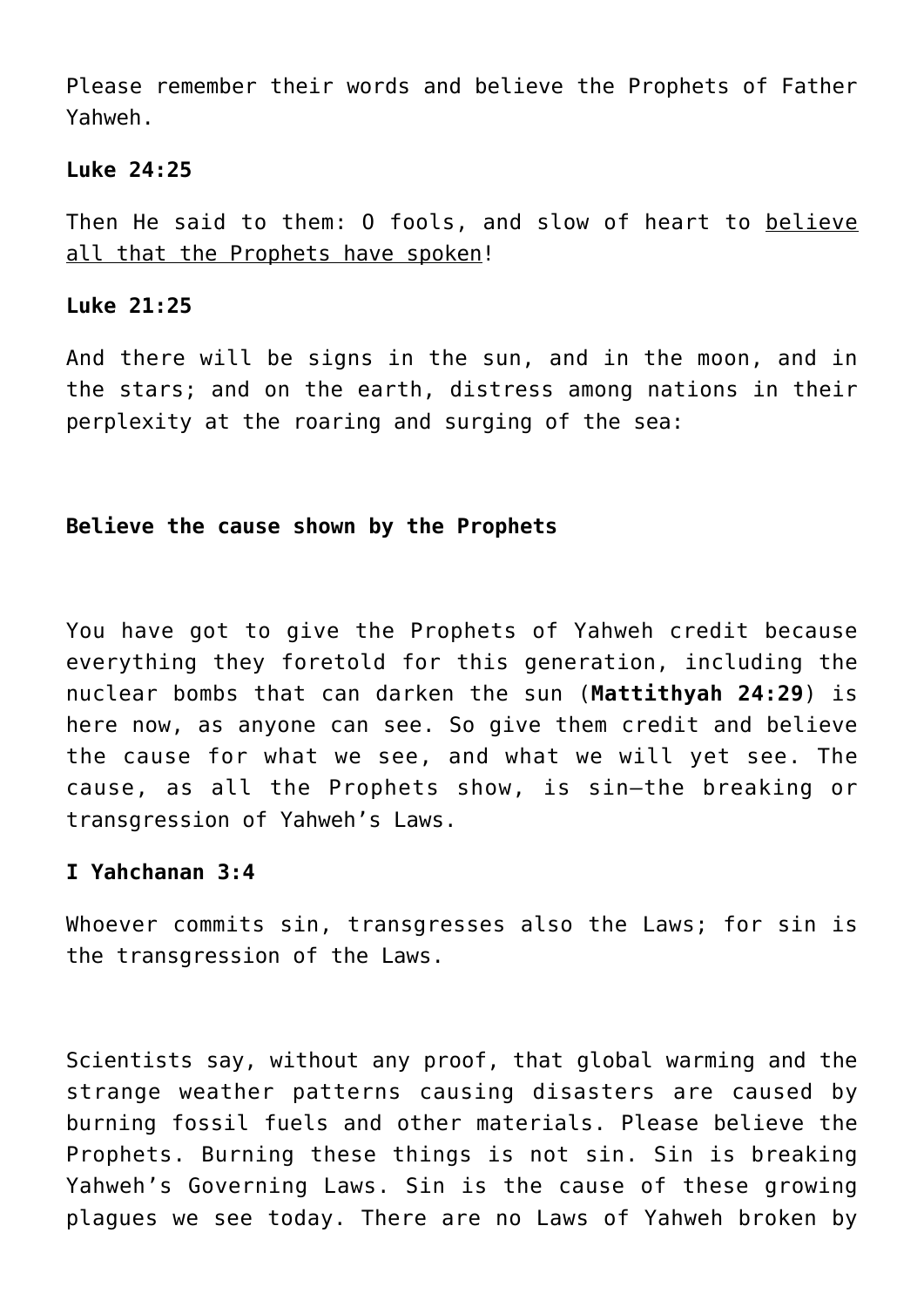burning these fuels. What has reached into the heavens (firmament) and is causing disruption in the micro-kingdoms, regulated by Law to work the firmament for man, caused by the sins of all religions today.

They have all gone the way of the catholic church. Their sins are reaching into the heavens (firmament). The sins that cause STDs are sodomy, fornication, adultery, homosexuality, and bestiality. There are plenty of samples now to prove what the Scriptures show. The more these sins are practiced, the more the population of STDs gather in the earth, the water, and the air (firmament).

#### **Revelation 18:1-5**

1 And after these things I saw another Malak come down from heaven, having Great Authority; and the earth was enlightened with His Glory.

2 And he cried mightily with a strong voice, saying: Babylon the great is fallen, is fallen, and is become thehabitation of demons, and the hold of every foul spirit, and a cage of every unclean and hateful bird.

3 For all nations have drunk of the wine of the wrath of her fornication, and the kings of the earth have committed fornication with her, and the merchants of the earth have grown rich through the abundance of her delicacies.

4 And I heard another voice from heaven, saying: Come out of her, My People, so that you do not partake in her sins, and so that you do not receive of her plagues,

5 For her sins have reached unto heaven, and Yahweh has remembered her iniquities!

Did you notice, it's the result of her sins that is reaching into the heavens? Because of this: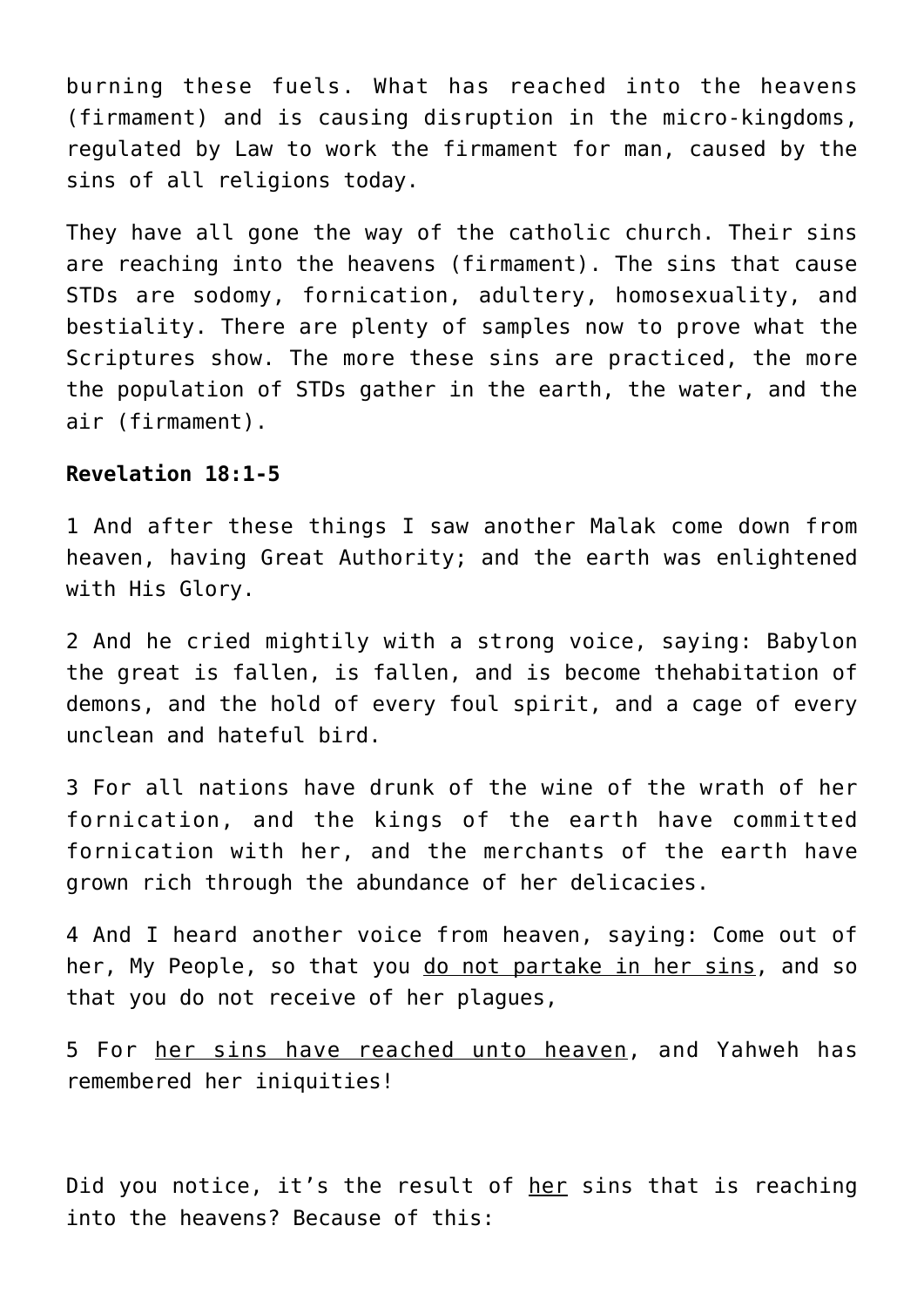# **Isayah 24:1-6**

1 Before Yahweh's very Eyes, the earth is made empty and it is made waste; the face of it is perverted and its inhabitants scattered abroad;

2 And it will be: as with the people, so with the priest; as with the servant, so with his owner; as with the maid, so with her mistress; as with the buyer, so with the seller; as with the lender, so with the borrower; as with him who takes usury, so with him who gives usury to him:

3 The land will be utterly emptied and utterly plundered, for it has come to pass that this Judgment has been pronounced.

4 The earth mourns and fades away, the world mourns and fades away, and the haughty people of the earth languish.

5 The earth also is defiled under the inhabitants of it, because they have transgressed the Laws, changed the Ordinance, and broken the Everlasting Covenant.

6 Because of this, the curse has devoured the earth, and they who dwell therein are desolate; therefore, the inhabitants of the earth are burned, and few men left.

Did you notice the earth is defiled by those religions (verse 2) that teach, practice, and spread their filth, even into the heavens? The STDs that have invaded the bodies of men, women and children, because of the sins of fornication, adultery, homosexuality, bestiality and sodomy, have reached into our water supplies, our food supplies, and the air we breathe. They have also reached into the heavens. Because of this…

# **Revelation 18:8**

Therefore, her plagues will come in <u>one day</u>-death, and mourning, and famine; and she will be utterly burned with